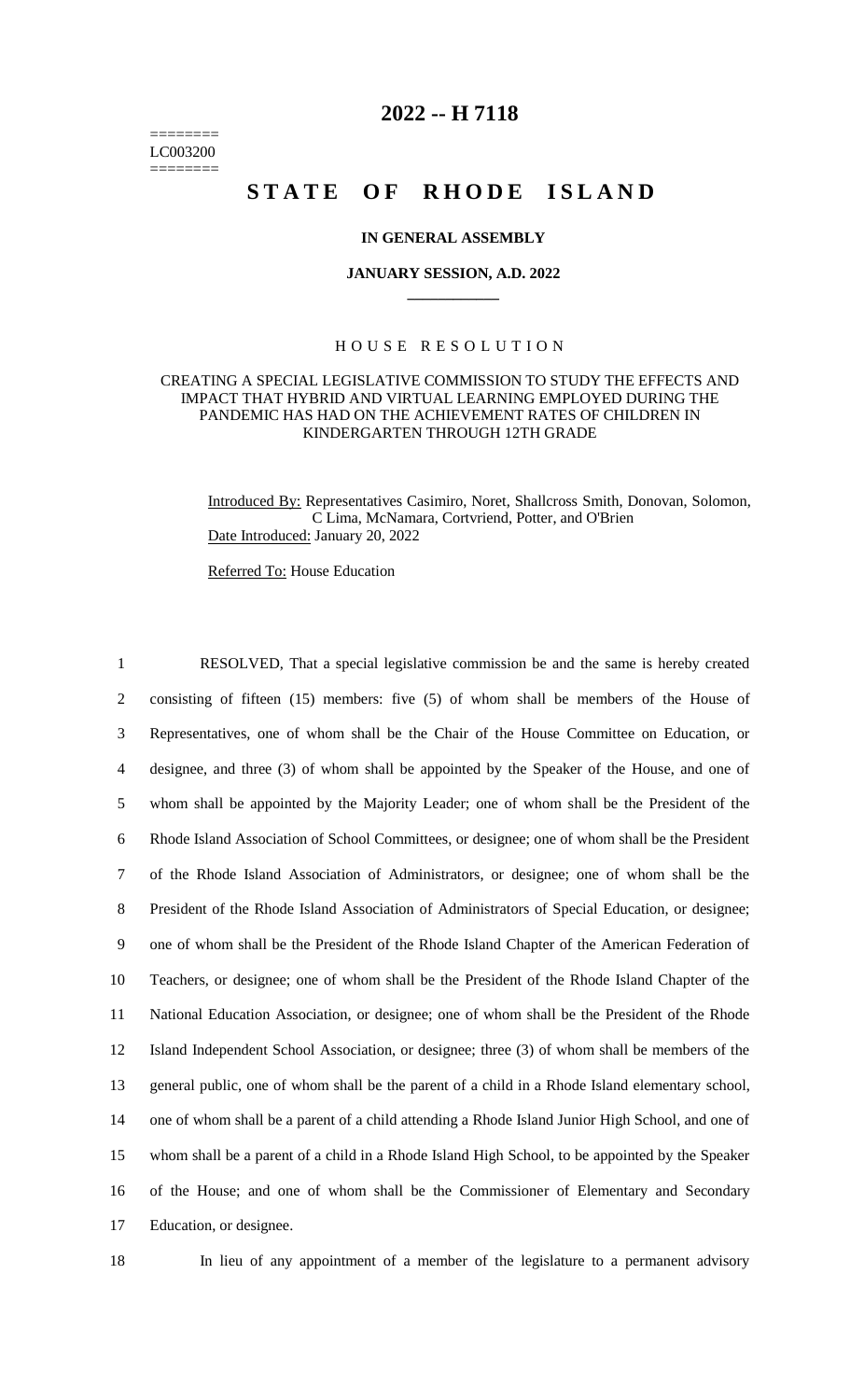commission, a legislative study commission, or any commission created by a General Assembly resolution, the appointing authority may appoint a member of the general public to serve in lieu of a legislator, provided that the majority leader or the minority leader of the political party which is entitled to the appointment consents to the appointment of the member of the general public.

 The purpose of said commission shall be to study the impact and effects that virtual and hybrid learning has had on the achievement rates of children in kindergarten through 12th grade due to the pandemic, and to outline steps and make recommendations to identify gaps and establish plans to address such issues with respect thereto.

 Forthwith upon passage of this resolution, the members of the commission shall meet at the call of the Speaker of the House and organize, and shall select from among the legislators, a chairperson. Vacancies in said commission shall be filled in like manner as the original appointment.

The membership of said commission shall receive no compensation for their services.

 All departments and agencies of the state shall furnish such advice and information, documentary and otherwise, to said commission and its agents as is deemed necessary or desirable by the commission to facilitate the purposes of this resolution.

 The Speaker of the House is hereby authorized and directed to provide suitable quarters 18 for said commission; and be it further

 RESOLVED, That the commission shall report its findings and recommendations to the House of Representatives no later than January 31, 2023, and said commission shall expire on March 30, 2023.

======== LC003200 ========